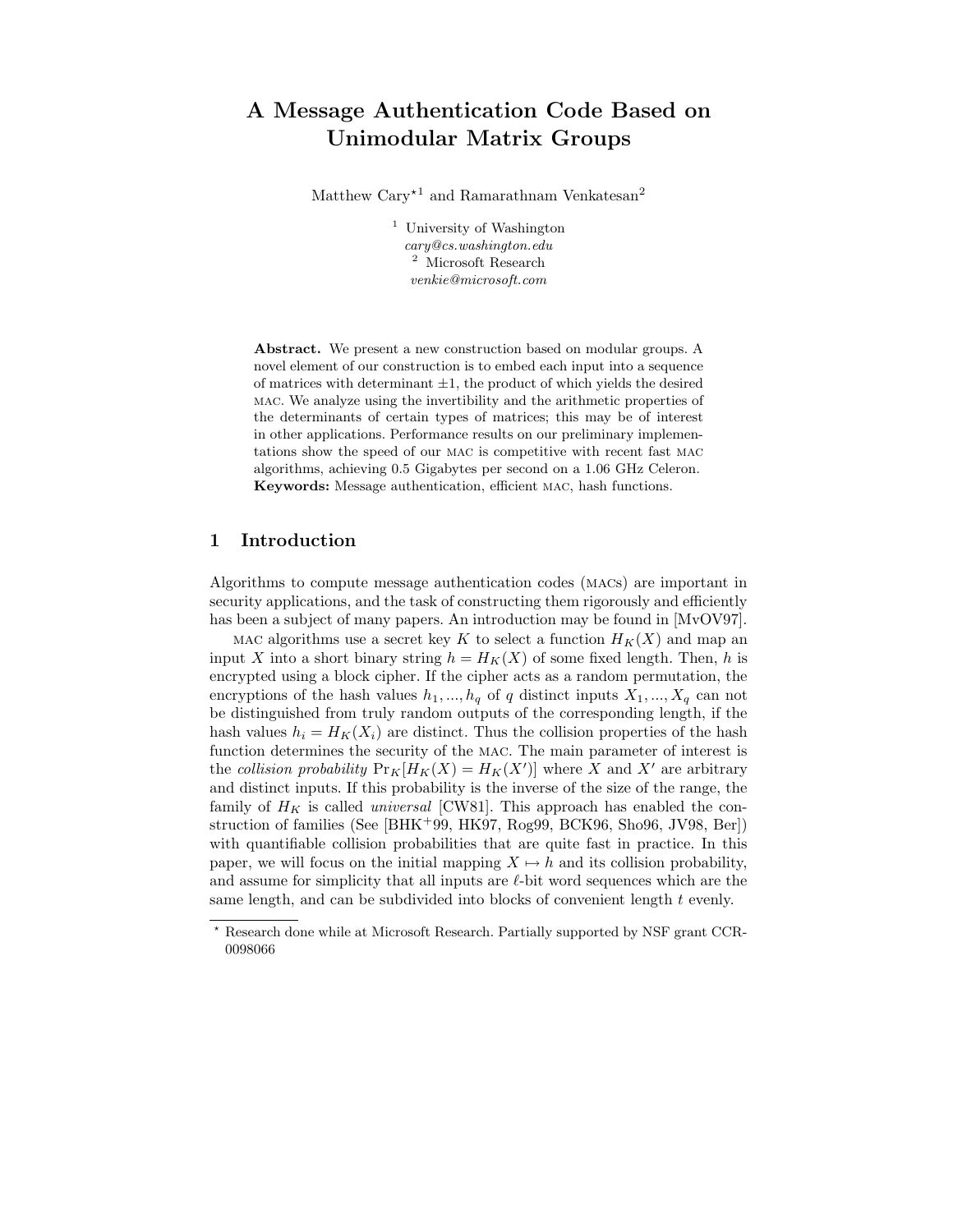#### Previous Work

To motivate our construction, we recall some earlier ones. The evaluation mac identifies an input message  $X = x_1, \ldots, x_t$  with a polynomial of degree t over a suitable field and computes the map  $\alpha \mapsto \sum_i x_i \alpha^i$  for a random  $\alpha$ . (See [Sho96] and [Ber] for speed-ups; the latter uses floating-point operations in a manner which may apply to our construction).

Many MAC constructions use a standard iterative rule  $y_i = f_i(x_i + y_{i-1}),$ where  $y_i$  are the *intermediate values* and various methods use different  $f_i$ 's. In the evaluation MAC,  $f_i(x) = f(x) = \alpha x$ , the iteration is Horner's rule and  $y_m$  is the final value, while if one takes  $f_i = f(x) = E_K(x)$  to be a block cipher, one gets the CBC MAC (see [BKR00] for an analysis). The chain and sum method in [JV98] doubles the length of the hash in a one-pass computation by outputting the pair  $(y_t, \sum y_i)$ . It alternates two *random* affine transformations  $x \mapsto ax + b$ , one for for odd  $i$ , and one for even  $i$ , each using an extra multiplier in the iteration  $y_i = f(ex_i + y_{i-1})$ . The invertibility of the operations allows one to combine mac and encryption to obtain a pseudo-random permutation on X by further encrypting the intermediate values  $y_1, \ldots y_{t-2}$  with an one-time pad derived from  $(y_t, \sum y_i)$  using a stream cipher and encrypting  $(y_t, \sum y_i)$  with a block cipher. We will also use the sum of intermediate values in our hash.

These methods work over a field where operations are typically expensive and using arithmetic modulo  $2^{\ell}$  is advantageous, as the fastest MACs indeed do. However, we lose invertibility (in the multiplicative sense) which is crucial for analysis. To wit, for  $x \neq x'$ , the function  $f(x) = \alpha x + b$  over a field has a uniform *output differential*  $f(x) - f(x') = \alpha(x - x')$  in the sense that it is uniformly distributed if  $\alpha$  is randomly chosen. However, modulo  $2^{\ell}$  this changes sharply. If  $2^{\ell-1} |(x-x')$  then  $2^{\ell-1} |(y-y')$ , and the output is distributed on a set of size 2 for a random odd  $\alpha$ . Our goal is to construct reversible transformations that are suitable for mac (and other applications) keeping the structure of the proof in the finite field case, except our equations involve coefficients from matrix groups.

UMAC [BHK<sup>+</sup>99] uses the iteration  $y_i = y_{i-1} + f(x_{2i}, x_{2i+1}) \mod 2^{2\ell}$  where  $f(x_{2i}, x_{2i+1}) = (x_{2i} + k_{2i}) \cdot (x_{2i+1} + k_{2i+1}) \mod 2^{2\ell}, k_i$  are random and all variables except  $y_i$  are  $\ell$ -bits. This allows leveraging SIMD available on today's cpu's for media processing to hash more than a byte per cycle or gigabyte per second.

Recently Klimov and Shamir [KS] constructed an elegant family of invertible mappings (modulo  $2^{\ell}$ ) that combine arithmetic and boolean operations to get non-linear maps for use in cryptographic primitives. These functions need to be randomized and modified to have suitable differential properties, in order to be used for our and similar applications.

#### Our Construction

PRELIMINARIES: Recall that our inputs are broken into blocks of length  $t$  words, each of size  $\ell$ -bits. We use a sequence  $2 \times 2$  matrices  $(A_i)$  with  $\det(A_i) = \pm 1$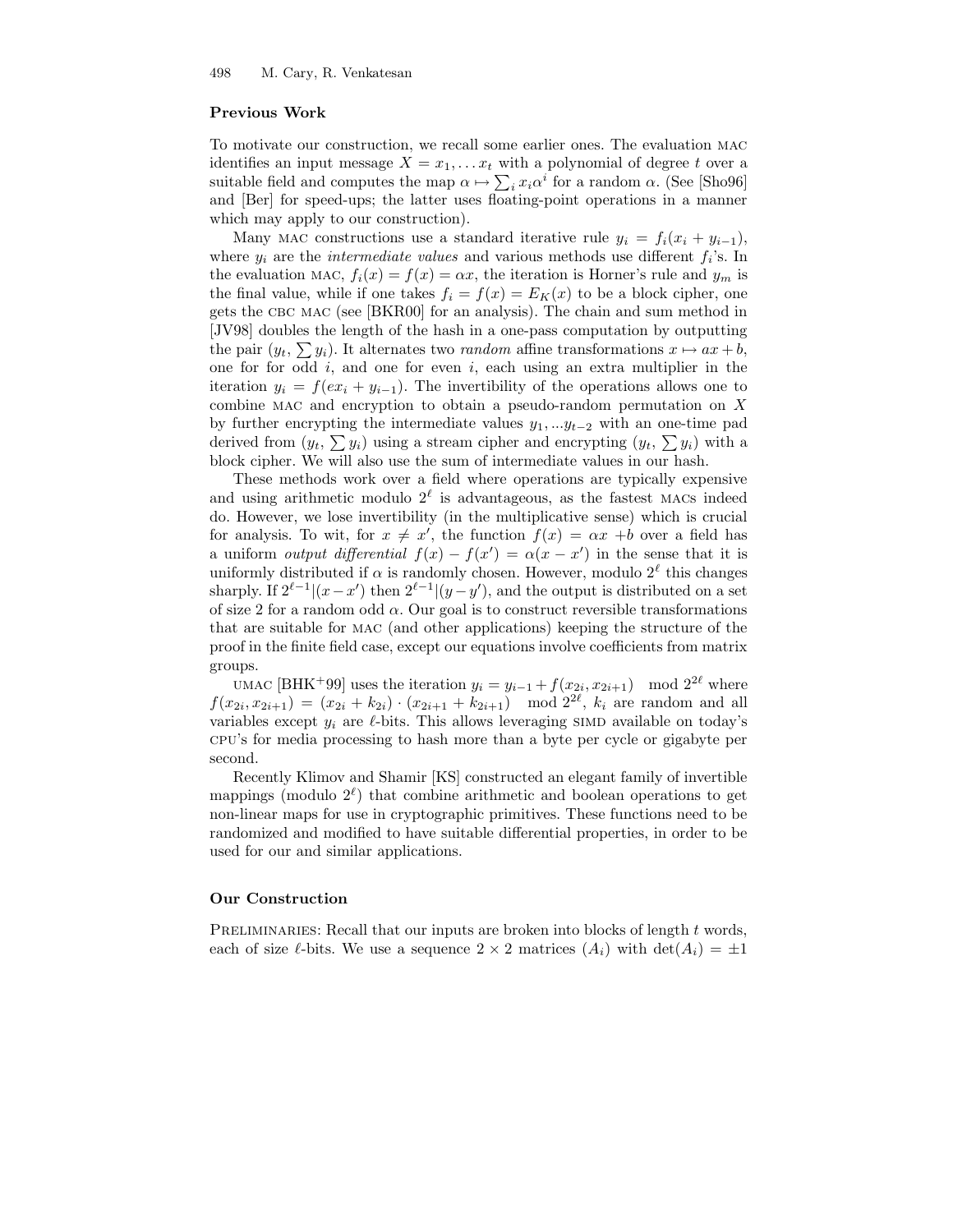and fixed independent of the input  $x_i$ ; the sequence may be periodic so that implementations can be unrolled with small code footprint. We define invertible functions  $f_i(x)$  by multiplication with odd  $a_i$ , where  $a_i$  and x are  $\ell$  bits, and the 2 $\ell$  bit result is viewed as a vector of two  $\ell$  bit numbers. The  $a_i$  form the secret key of the MAC and are assumed to be random. Thus  $f_i(x)$  is invertible modulo  $2^{2\ell}$  and can be implemented in one instruction using the usual  $2\ell$ -bit result of multiplication of two  $\ell$ -bit quantities. One may be able to use floating point arithmetic as in [Ber]. All our matrix operations are over ring of integers modulo  $2^{\ell}$ .

THE ALGORITHM: We embed a given  $\ell$ -bit input  $x_i$  into a  $3 \times 3$  matrix  $B_i$  by  $x_i \mapsto \begin{bmatrix} A_i & v_i \ 0 & 0 & 1 \end{bmatrix} =: B_i$ , where  $v_i = f_i(x_i)$  is a vector with two elements. For each block of input, we compute the product  $B = \begin{bmatrix} A & z \\ 0 & 0 \end{bmatrix}$  of these matrices  $B_i$ . The output of our hash value is the pair  $(z, \sum_{i=1}^t v_i)$ .

We show that the collision probability is nearly  $2^{-2\ell}$ , by using the invertibility of  $A_i$  and the arithmetic properties of the determinants of the matrices of the form  $\prod_{i=j}^{k} A_i - I$  over  $\mathbb{Z}$  (and not modulo  $2^{\ell}$ ). We believe this new approach offers simplicity and can be helpful in other applications than macs.

Our construction can be viewed in a more general setting. Let  $G$  be the group of integer matrices with determinant  $\pm 1$ ,  $V = \mathbb{Z}_{2^{\ell}}^2$  be the additive group of 2dimensional vectors modulo  $2^{\ell}$  and  $G \ltimes V$  be their semi-direct product by the natural action of G on V. Then the above maps each  $x_i$  into  $G \ltimes V$ , by mapping  $x_i$  to  $(A_i, f_i(x_i))$  and takes the product of the images in  $G \ltimes V$ . This can be generalized into higher dimensions (see the section 6), and one can also view this hashing as a walk on the associated directed Cayley graphs.

The reader may have noticed that in the above and in umac the block keys are random independent sequences of words. umac expands a short key into a longer one by using a secure pseudo-random generator, and after the first block, needs only small amount of additional keys on a per block basis. Our algorithm is similar and a closer look security and performance at reducing this key generation may be desirable for some applications.

Our current version, implemented on an Intel Celeron, while not fully optimized, is competitive or better than known algorithms but slower than umac. However, we believe our novel construction is interesting in its own right, and may lend itself to other applications. Further refinement may improve the speed of our algorithm, and reduce the amount of key used. Implementations on imminent architectures such as amd with a larger number of registers and different parallel constructs may also improve our speed.

Our algorithm suggests a semi-universal model for checksums for files, where mac's may be an overkill. In section 4 we show that any two inputs that collide within a block, must differ in at least two locations. The collision probability of our mac is much smaller if the input differs in at least three locations, which we may call 3-semi-universal hashing. Such variations and generalizations may lead to more efficient constructions. We omit the details in this version.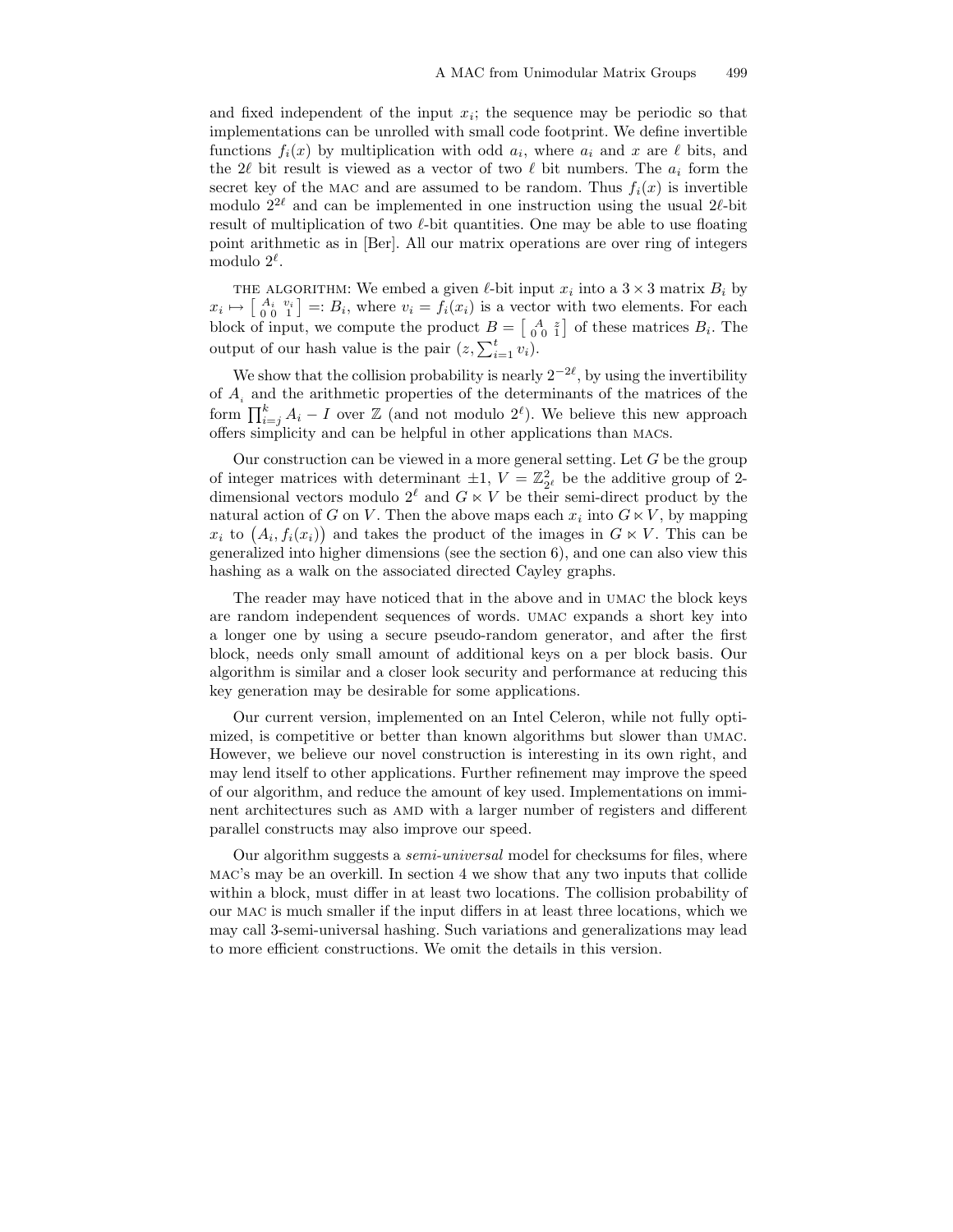Section 2 describes some conventions we use in this paper. Section 3 describes the construction, which is analyzed in Section 4. We give experimental performance results in Section 5, and conclude with open problems in Section 6.

## 2 Conventions

Fix a modulus  $m = 2^{\ell}$ , for example,  $\ell = 32$ . A word will refer to an element of  $\mathbb{Z}_m = \mathbb{Z}/m\mathbb{Z}$  and a *double word* to an element of  $\mathbb{Z}_{m^2}$ . Hence, words can be though of as  $\ell$  bit integers, and double words as  $2\ell$  bit integers. All operations will take place over words, that is, over  $\mathbb{Z}_m$ , unless otherwise specified. We will take advantage of the ability of modern processors to multiply two words to produce a double word in a single instruction; this operation will be denoted  $\times_*$ . For  $x, y \in \mathbb{Z}_m$ ,  $x \times_* y$  will be in  $\mathbb{Z}_m^2$ , that is, we view the result as a two word vector.

We shall assume, if necessary by padding, the input to consist integral number of words. For simplicity we assume our input consists of b blocks each of which has a fixed *block length* of t words.

## 3 The Construction

#### Hashing One Block

We now describe construction for a map v that sends an input block  $X =$  $x_1, \ldots, x_t$  into  $\ell$ -bit hash value  $v = v(X)$ . The block key consists of  $\ell$ -bit words  $a_i$ , for  $1 \leq i \leq t$ ; the same key is reused with each block. We define  $f_i : \mathbb{Z}_m \to \mathbb{Z}_m^2$ by  $f_i(x) = a_i \times_* x$ . Our algorithm uses fixed public matrices  $A_1, \ldots, A_t$ . These will contain very small entries so that matrix products can be implemented very efficiently by addition and subtraction of words.

Let  $v_i$  be the column vector of two words equal to  $f_i(x_i)$ . Define matrices  $B_i$ , *B* and  $B_0$ , which have the form  $\begin{bmatrix} * & * & * \\ * & * & * \\ 0 & 0 & 1 \end{bmatrix}$ , where  $B_0 = \begin{bmatrix} 1 & 0 & z_0 \\ 0 & 1 & z_0 \\ 0 & 0 & 1 \end{bmatrix}$ 0 0 1  $\Big]$ , and for  $i > 0$ ,

$$
B_i := \begin{bmatrix} A_i & v_i \\ 0 & 0 & 1 \end{bmatrix}, \ B := B_0 \cdot \prod_{i=1}^t B_i =: \begin{bmatrix} A & z \\ 0 & 0 & 1 \end{bmatrix} \tag{1}
$$

It is clear that  $B$  can be written as above;  $z$  is the first two components of the third column of B and A has determinant  $\pm 1$ .  $z_0$  is an initial value for the block. We also compute

$$
\sigma = \sigma_0 + \sum_{i=1}^t v_i,
$$

where  $\sigma_0$  is another initial value for the block. The hash value is  $v(X) = (z, \sigma)$ .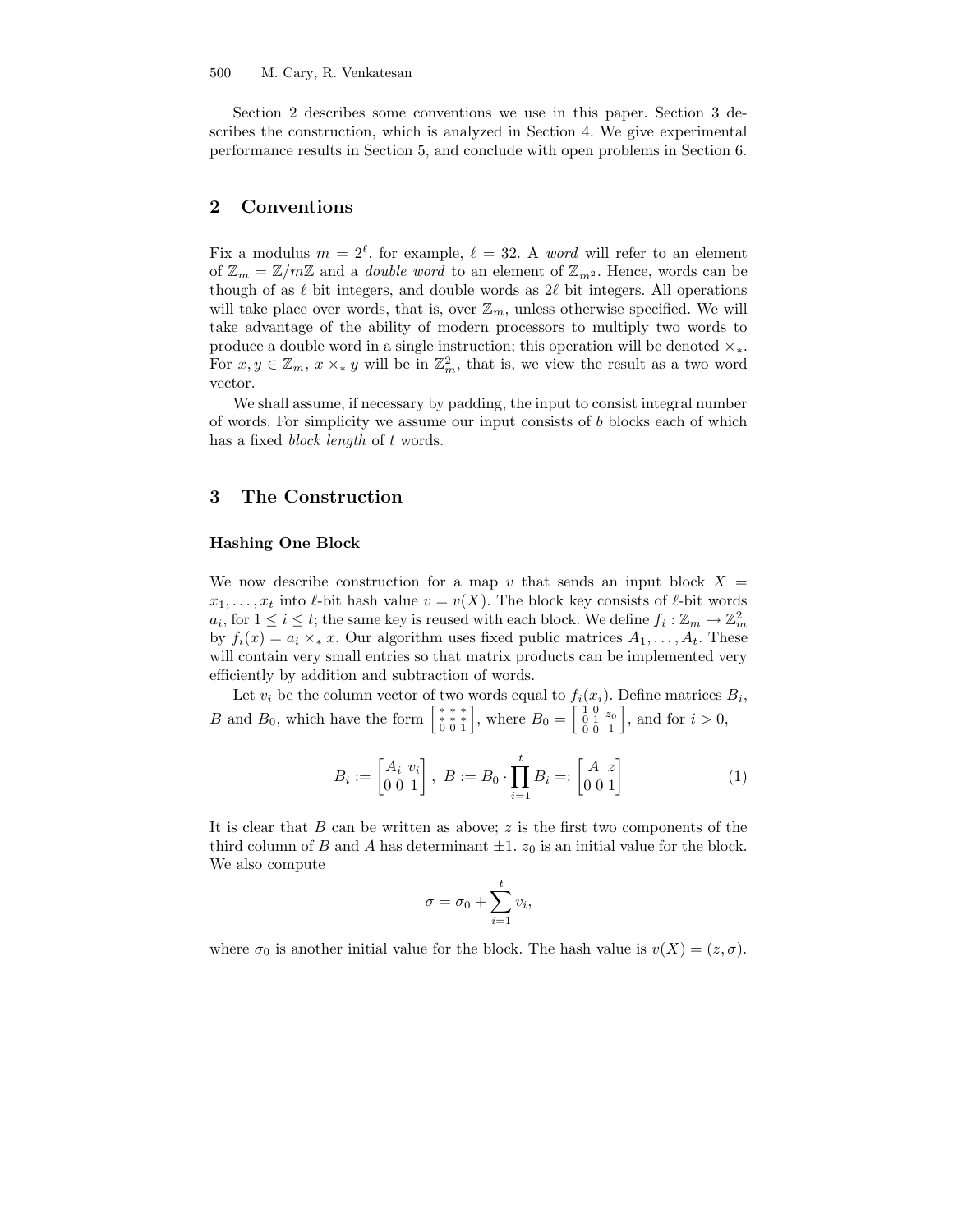#### Inter-Block Chaining

The  $k^{\text{th}}$  block is associated with two uniform hash functions  $F_1^{(k)}$  and  $F_2^{(k)}$  mapping double words to double words. We drop the superscript if the block number is clear from context. If  $(z', \sigma')$  is the output of a hashed block, we chain this to the next block by setting  $\sigma_0 = F_2(\sigma')$  and

$$
B_0 = \begin{bmatrix} 1 & 0 & F_1(z') \\ 0 & 1 & 0 \\ 0 & 0 & 1 \end{bmatrix}
$$

as the initial values for the next block. These inter-block functions may be repeated to save on key length, at some cost of security, which will be detailed in the analysis. The exact definition of these functions is not important for our applications.

#### Doubling the Hash Value Length

The hash value length can be doubled by performing an independent hash in parallel. We use key words  $b_i$ ,  $1 \leq i \leq t$  which is independent of the  $a_i$ , and set the functions  $g_i, i \leq t$  to  $g(x) = b_i \times_* x$ . We define  $u_i = g_i(x_i)$ , and as above get a map  $X \mapsto u(X)$  with the hash value u using

$$
C_i := \begin{bmatrix} A_i & u_i \\ 0 & 0 & 1 \end{bmatrix}, \ C := C_0 \cdot \prod_{i=1}^t C_i =: \begin{bmatrix} A & w \\ 0 & 0 & 1 \end{bmatrix}, \ C_0 := \begin{bmatrix} 1 & 0 & u_0 \\ 0 & 1 & 0 \\ 0 & 0 & 1 \end{bmatrix}.
$$
 (2)

We also compute  $\nu = \nu_0 + \sum_{i=1}^t u_i$ . The overall hash will now be  $(v(X), u(X)) =$  $(z, \sigma, w, \nu).$ 

#### Main Result

**Theorem 1.** For  $t \leq 50$ , if  $H = (z, \sigma, w, \nu)$  and  $H' = (z', \sigma', w', \nu')$  are the hash values computed from two distinct inputs, then

$$
\Pr[H = H'] \le 2^{-4\ell + 20},
$$

where the probability is taken over the choice of key.

This theorem will follow directly from Lemmas 3 and 4. We note that the theorem is not optimal, in that the choice for the matrices of Lemma 4 could be improved.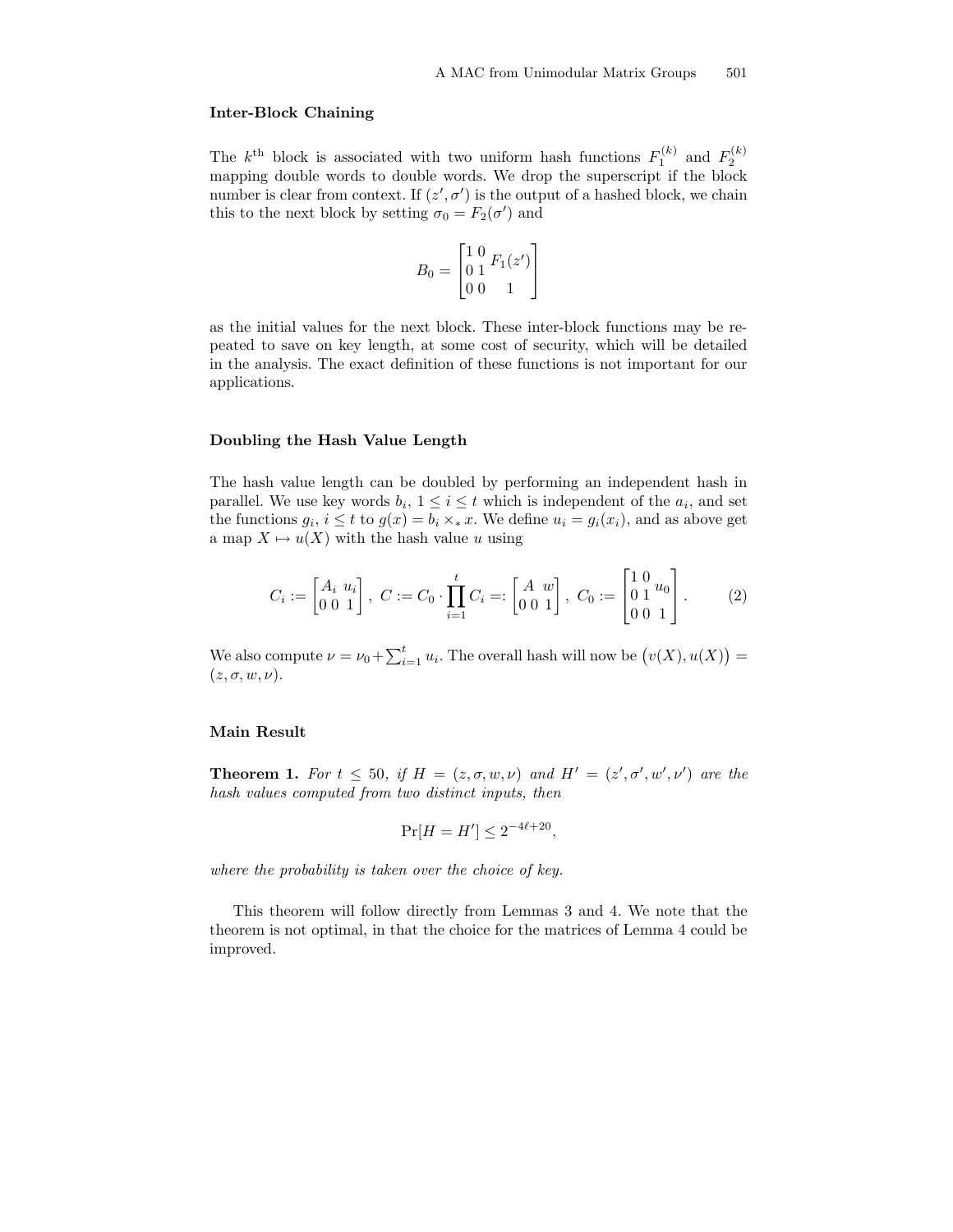## 4 Analysis

## Collisions in a Block

We will first concentrate on the analysis of the hash of a single block, and assume that  $B_0 = I$ , the  $3 \times 3$  identity matrix. By repeated use of the identity

$$
\begin{bmatrix} A & v \\ 0 & 0 & 1 \end{bmatrix} \cdot \begin{bmatrix} B & u \\ 0 & 0 & 1 \end{bmatrix} = \begin{bmatrix} AB & Au + v \\ 0 & 0 & 1 \end{bmatrix}
$$

in equation (1), we have that

$$
z = v_1 + A_1 v_2 + A_1 A_2 v_3 + \dots + A_1 A_2 \dots A_{t-1} v_t.
$$
 (3)

For two (not necessarily distinct) input blocks, we write  $X = x_1, \ldots, x_t$  and  $X' = x'_1, \ldots, x'_t$  define  $v'_i = f_i(x'_i)$ , and define  $z'$  and  $\sigma'$  analogously.

We need the following technical lemma relating the distributive law of of  $\times$ \* over vector subtraction. We remark that in general it is not true that  $a \times_* x$  −  $a \times_{*} x' = a \times_{*} (x - x')$  and thus the operation is not linear. However, assuming  $x \neq x'$ ,  $a \times_* x - a \times_* x'$  is nearly as likely to collide with any fixed value as  $a \times_{*} (x - x').$ 

**Lemma 1.** Given any fixed words  $x \neq x'$  and any fixed double word  $\alpha =$  $(\alpha_1, \alpha_2),$ 

$$
\Pr_a[a \times_* x - a \times_* x' = \alpha] \le 2^{-\ell+2},
$$

where the probability is taken over uniformly chosen odd words  $a \in \mathbb{Z}_m$ .

*Proof.* For this proof we let  $\cdot$  denote the usual multiplication over double words. By abusing notation we write  $a \cdot x = y$  for  $a, x \in \mathbb{Z}_m$  and  $y \in \mathbb{Z}_{m^2}$ ; we note also in this case there is no overflow, so that  $y = ax$  as integers. The crux of this lemma is the difference between subtraction over double words as integers modulo  $m^2$ , and subtraction over two-dimensional vectors modulo m. To make this distinction explicit, for an element  $x \in \mathbb{Z}_{m^2}$  we write  $[x]$  as the vector corresponding x, so that  $[x] \in \mathbb{Z}_m^2$ . Then for double words y and z, if  $[y] - [z] = (w_1, w_2)$ , then  $[y - z] = (w_1 - c, w_2)$ , where c is either 0 and 1 depending on whether there is a carry between the low and high words or not.

Let  $A$  be the set of all odd  $a$  that cause a collision, that is, for the fixed  $\alpha = (\alpha_1, \alpha_2)$ , all a such that  $[a \cdot x] - [a \cdot x'] = \alpha$  for x and x' as in the statement of the lemma. Then for any  $a \in A$ ,  $[a \cdot x - a \cdot x'] = (\alpha_1 - c_a, \alpha_2)$ , for  $c_a = 0$  or 1. Given  $a, a' \in A$  with  $c_a = c_{a'}$ , we have  $a \cdot (x - x') = a' \cdot (x - x')$  over the integers, so that as  $x \neq x'$ ,  $a = a'$ . Thus A contains at most two elements, possibly one with carry 0 and possibly one with carry 1. As there are  $2^{\ell-1}$  choices for odd a, the chance of choosing one in A is at most  $2 \cdot 2^{-\ell+1} = 2^{-\ell+2}$ , as required.  $\square$ 

We now begin our analysis of the hash function proper.

**Lemma 2.** If  $(z, \sigma) = (z', \sigma')$  for distinct inputs X and X', then X and X' differ in at least two locations.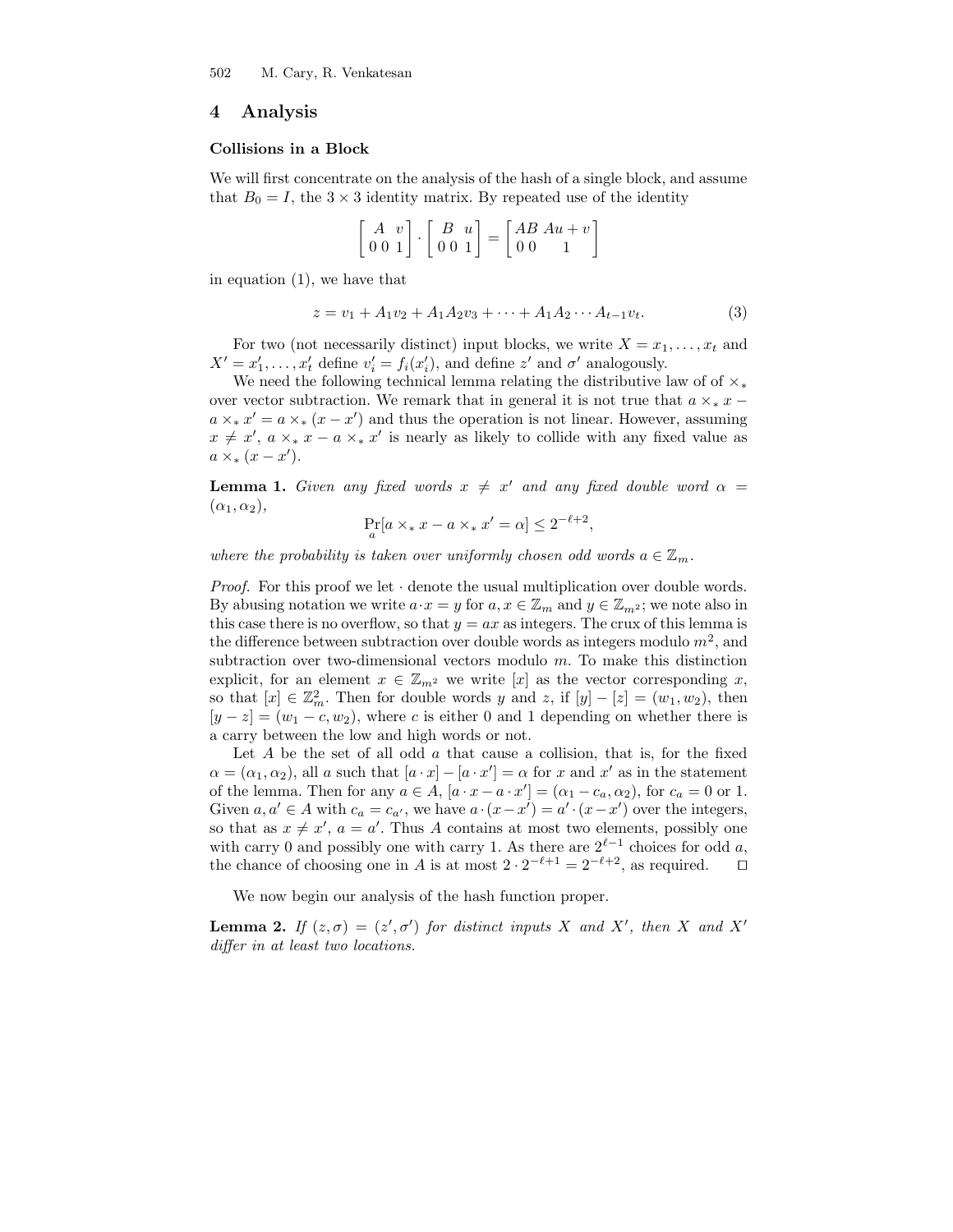*Proof.* Suppose not, so that  $x_i = x'_i$  for all  $i \neq j$ , and  $x_j \neq x'_j$  for some j. Then  $\sigma - \sigma' = a_j \times_* x_j - a_j \times_* x'_j$ . As  $a_j$  is odd and hence an invertible map from  $\mathbb{Z}_m \to \mathbb{Z}_m^2$ ,  $\sigma \neq \sigma'$ , contradicting  $(z, \sigma) = (z', \sigma')$ ).  $\qquad \qquad \Box$ 

We now know that colliding inputs have at least two distinct words, however we do not know which words these are. This is where computing the hash as a matrix product and sum helps us. For example, if  $x$  and  $y$  are independently distributed over  $\mathbb{Z}_m$ , then  $2x + y$  and  $2y - x$  are independently distributed as well. Note, however, that  $x + y$  and  $x - y$  are not independently distributed; for example, they have the same parity. The difference between these two examples is that the former arises from the matrix  $\begin{bmatrix} 2 & 1 \\ -1 & 2 \end{bmatrix}$ , which is invertible over  $\mathbb{Z}_m$ , while the the matrix of the latter is  $\begin{bmatrix} 1 & 1 \\ 1 & -1 \end{bmatrix}$  has determinant -2, and so is not invertible over  $\mathbb{Z}_m$ . The relationship between the two components of our hash pair, z and  $\sigma$ , is similar, so that if we pick our matrices carefully, z and  $\sigma$  will be independent.

**Definition 1.** A sequence of matrices  $A_1, \ldots, A_t$  is k-invertible if for any  $i < j$ , and  $\Delta$  defined as

$$
\Delta = \det(A_i \cdots A_{j-1} - I),
$$

if  $\Delta$  is nonzero, and if  $2^{k'}|\Delta$ , then  $k' \leq k$ .

For any interval  $\mathcal{I} = [i, j)$ , the matrix  $B = \prod_{\mathcal{I}} A_i - I$  formed from a kinvertible sequence of  $A_i$  is nearly invertible in the following sense. Let  $\det(B)$  $s2^{k'}$  for odd, nonzero s and  $k' \leq k$ . Then  $Bx = \alpha$  can be solved modulo  $2^{\ell-k}$ uniquely and then there are  $2^k$  solutions modulo  $2^{\ell}$ . Thus we need to ensure that the value  $k$  should be as small as possible.

**Lemma 3.** Assume that the sequence  $A_1, \ldots, A_t$  is k-invertible. Then for distinct inputs  $X \neq X'$ ,  $Pr_{\{a_i\}}[(z, \sigma) = (z', \sigma')] \leq 2^{-2\ell + 4 + k}$ , where  $f_i(x) = a_i \times_* x$ .

*Proof.* Let  $\delta x_i = x_i - x'_i$  and  $\delta v_i = f(x_i) - f(x'_i) = a_i \times_* x_i - a_i \times_* x'_i$ . By Lemma 2, we can assume that there exist  $i < j$  such that  $\delta x_i \neq 0$  and  $\delta x_j \neq 0$ . Our analysis now is in terms of matrix equations over  $\mathbb{Z}_m$  involving  $A_i$ 's and  $\delta v_i$ ; the inputs  $x_i$  and  $x'_i$  are involved implicitly in a non-linear way which will by Lemma 1 will cost us a factor of 2. By fixing all  $a_r$  for  $r \neq i, j$ , we have that

$$
\Pr_{a_i, a_j} [(z, \sigma) = (z', \sigma')] =
$$
\n
$$
\Pr_{a_i, a_j} [A_1 \cdots A_{i-1} \delta v_i + A_1 \cdots A_{j-1} \delta v_j = \alpha, \delta v_i + \delta v_j = \beta],
$$
\n(4)

for appropriate fixed  $\alpha$  and  $\beta$ . Rearranging (4), we have that for some fixed  $\alpha'$ , it is equivalent to

$$
\Pr_{a_i, a_j} [(A_i \cdots A_{j-1} - I)\delta v_j = \alpha', \delta v_i + \delta v_j = \beta].
$$

Let  $B = (A_i \cdots A_{j-1} - I)$ , and let  $\Delta = \det B$ . As the sequence  $A_i, \ldots, A_{j-1}$  is kinvertible,  $\Delta = s \cdot 2^{k'}$  for some odd s and  $k' \leq k$ . As remarked above,  $B \delta v_j = \alpha'$  iff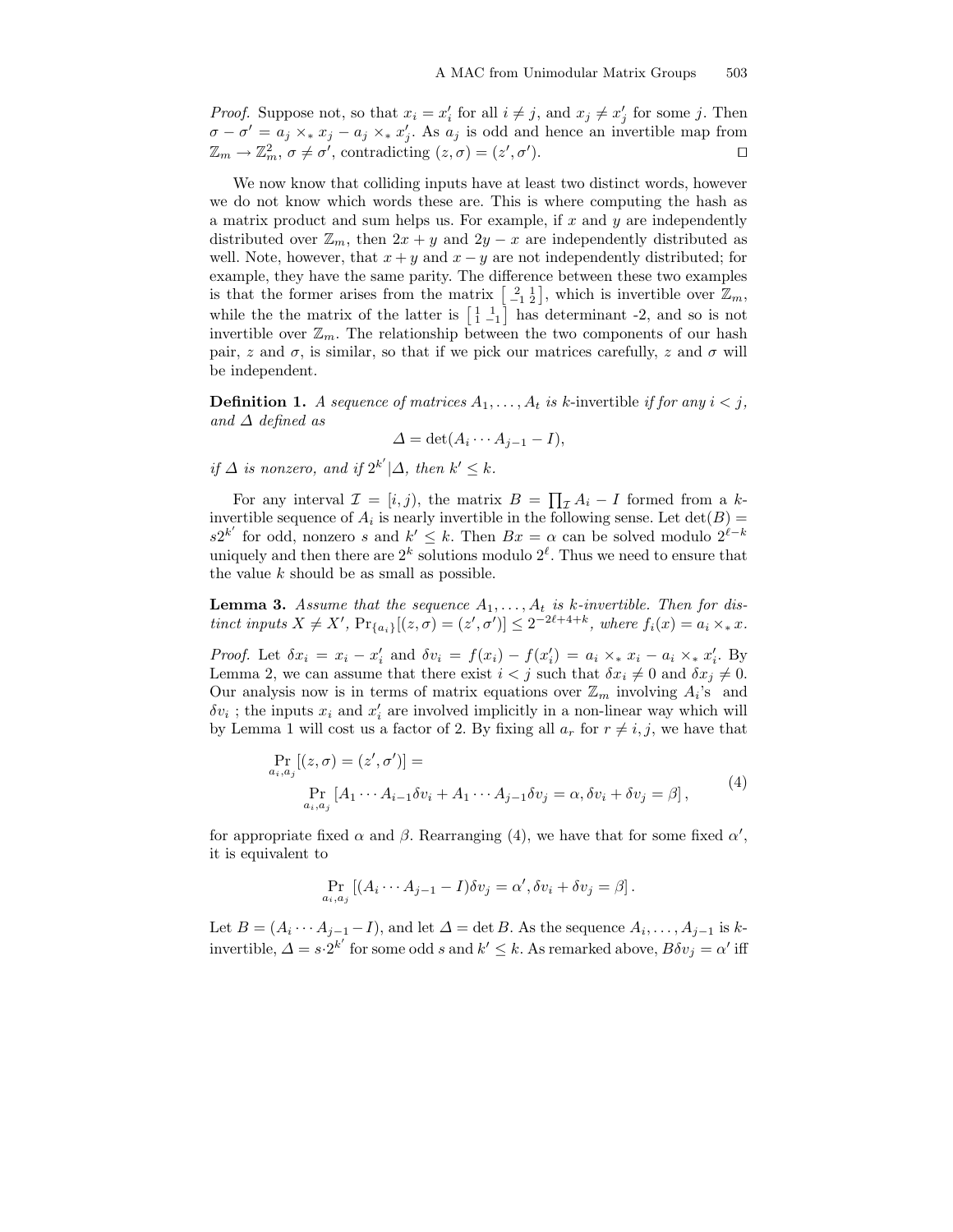$2^{k'} \delta v_j = \alpha^*$  in  $\mathbb{Z}_m$ , for some fixed  $\alpha^*$  depending on  $\alpha'$  and B. As from Lemma 1  $\Pr_{a_j}[\delta v_j = \gamma] \leq 2^{-\ell+2}$  for any fixed  $\gamma$ ,  $\Pr_{a_j}[2^{k'} \delta v_j = \alpha^*] \leq 2^{-\ell+2+k'} \leq 2^{-\ell+2+k}$ (recall all operations are performed over  $\mathbb{Z}_m$ ). Finally, if the event  $2^k \delta v_j = \alpha^*$ occurs, then  $Pr_{a_i}[\delta v_i + \delta v_j = \beta] \leq 2^{-\ell+2}$  (and can be possibly zero), as  $\delta v_i$ depends only on  $a_i$ , independently from  $v_j$ . Multiplying these probabilities gives the lemma.

### Inter-Block Chaining

We now consider the operation of the hash over several blocks. Let  $(z_k, \sigma_k)$  be the output of the  $k^{\text{th}}$  block, so that the initial values for the  $k+1$  block are  $F_1^{(k)}(z_k)$ and  $F_2^{(k)}(\sigma_k)$ . If the keys for the pair  $(F_1^{(k)}, F_2^{(k)})$  are new at each block, then the initial positions at each block are independent, using the uniformity of the  $F_i$ . Given two messages  $X_1, \ldots, X_n$  and  $X'_1, \ldots, X'_n$ , let *i* be the largest index of different blocks, so that  $X_i \neq X'_i$  and  $X_j = X'_j$  for  $j > i$ . Then  $H(X_1, \ldots, X_n) =$ if  $(z_i, \sigma_i) = (z'_i, \sigma'_i)$ . If  $H(X_1, \ldots, X_{i-1}) = H(X'_1, \ldots, X'_{i-1})$ ,<br>H(X'<sub>1</sub>, ..., X'<sub>n</sub>) iff  $(z_i, \sigma_i) = (z'_i, \sigma'_i)$ . If  $H(X_1, \ldots, X_{i-1}) = H(X'_1, \ldots, X'_{i-1})$ , then the probability that  $(z_i, \sigma_i) = (z'_i, \sigma'_i)$  is given in Lemma 3. Otherwise, by fixing all key bits but those for  $F_r^{(i-1)}$ ,  $r = 1, 2$ , the probability that  $(z_i, \sigma_i) =$  $(z'_i, \sigma'_i)$  is equal to that of a collision in the  $F_r^{(i-1)}$ , which is smaller than that of Lemma 3. If we wish to save on key size, the  $F_j^{(i)}$  can be reused. A standard union-bound shows that the bit-security of the hash decreases linearly with the frequency of reuse.

#### Choice of Matrices

The choice of the sequence  $A_1, \ldots, A_t$  can be tailored to implementation requirements. Obviously there is a trade-off between finding  $k$ -invertible matrices for minimum  $k$  while ensuring that the matrix-vector products of the hashing algorithm can be efficiently computed. Our implementations in §5 use the families below. We caution that if the order of the matrices is changed, the determinants of interest may be identically zero!

**Lemma 4.** Define the following integer matrices of determinant  $\pm 1$ .

$$
A'_1 = \begin{pmatrix} -1 & 1 \\ 1 & -2 \end{pmatrix}, \ A'_2 = \begin{pmatrix} 2 & 1 \\ 1 & 1 \end{pmatrix}, \ and \ A'_3 = \begin{pmatrix} 1 & 3 \\ 1 & 2 \end{pmatrix}.
$$

We now extend this periodically into a longer sequence:  $A_t = (A_1, \ldots, A_t)$  where  $A_{i+3s} = A'_{i}$ . Then  $A_{19}$  is 4-invertible, and  $A_{50}$  is 6-invertible.

*Proof.* This can be verified by direct computation. A plot of the the  $k$ -invertibility of  $A_{50}$  is shown in Figure 1.

It would be interesting to see if the noticeable structure in the plot can be exploited. We now present another family of matrices whose near-invertibility is not as good; however these have entries from  $\{\pm 1, 0\}$  yielding more efficient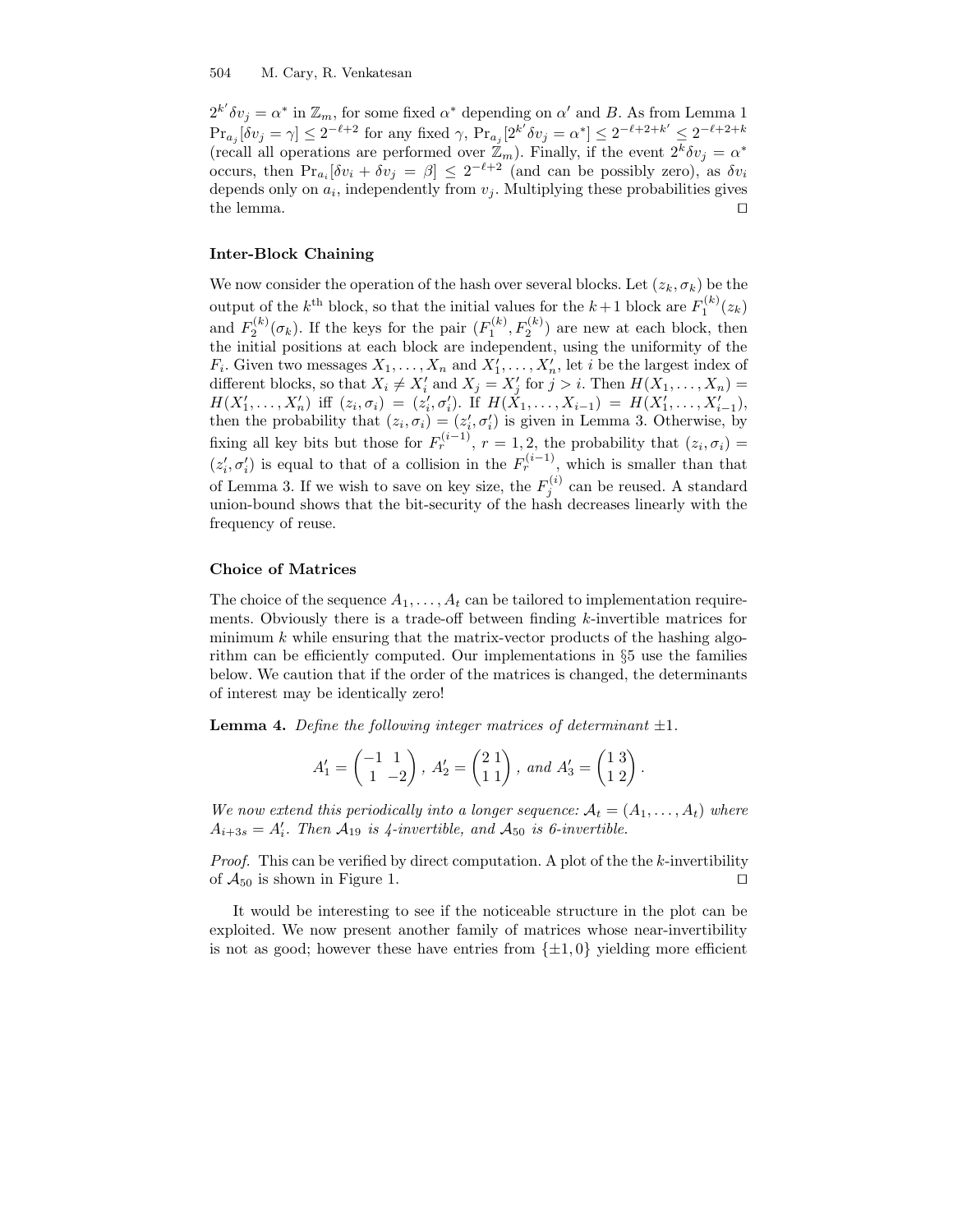

Fig. 1. The 6-invertibility of  $A_{50}$ . The y-axis is the largest  $k \geq 0$  such that  $2^k |\det\left(\left(\prod_i^j A_s\right) - I\right)$ , where the interval  $\{i \dots j\}$  is given by the sequence number. The determinant is nonzero in all cases.

implementations. Preliminary implementations suggest a 15% speed-up when using these simpler matrices. Of perhaps more interest, we can also show the determinants of interest are non-zero, if not nearly odd.

Lemma 5. Define the following matrices.

$$
B'_1 = \begin{pmatrix} 1 & 1 \\ 1 & 0 \end{pmatrix}, B'_2 = \begin{pmatrix} -1 & -1 \\ 0 & -1 \end{pmatrix}, B'_3 = \begin{pmatrix} 0 & 1 \\ 1 & 1 \end{pmatrix}, \text{ and } B'_4 = \begin{pmatrix} -1 & 0 \\ -1 & -1 \end{pmatrix}.
$$

Set  $B_i = B'_{(i \bmod 4)+1}$  and  $B_t = (B_1, \ldots, B_t)$ . Then for any  $1 \le i \le j \le t$ , if  $M = \prod_i^j B_s$ , det $(M - I) \neq 0$ .

This is a necessary condition for  $k$ -invertibility, though clearly is insufficient in general. Experimentally,  $\mathcal{B}_t$  is roughly  $\log_{1.5} t$ -invertible. For  $t \sim 50$ , they are not as invertible as  $A_{50}$ , so we have not used them in our implementation. Figure 2 shows the growth of the k-invertibility of  $\mathcal{B}_t$  as t is increased.

*Proof.* For a matrix A, we write  $A \geq 0$  if each entry of A is at least 0. We write  $A \leq 0$  if  $-A \geq 0$ , and  $A \geq A'$  if  $A - A' \geq 0$ . We also write |A| to denote the matrix whose entries are the absolute value of those of A.

In the notation of Lemma 5, note that

$$
X_1 = B'_1 B'_2 = B'_2 B'_3 = \begin{pmatrix} -1 & -2 \\ -1 & -1 \end{pmatrix}
$$
 and  $X_2 = B'_3 B'_4 = B'_4 B'_1 = \begin{pmatrix} -1 & -1 \\ -2 & -1 \end{pmatrix}$ .

By examination we have for all  $1 \leq s \leq 4$ ,  $\det(B_s' - I) \in \{-1, 4\}$  and hence nonzero, and  $\text{Tr}(B_s) \in \{1, -1\}$  and at least 1 in absolute value. For  $r = 1, 2$ ,  $\det(X_r - I) = 2 \neq 0$  and  $\text{Tr}(X_r) = -2$ . Finally,  $\det(B'_s X_r - I) \in \{-4, -3, 6\}$ .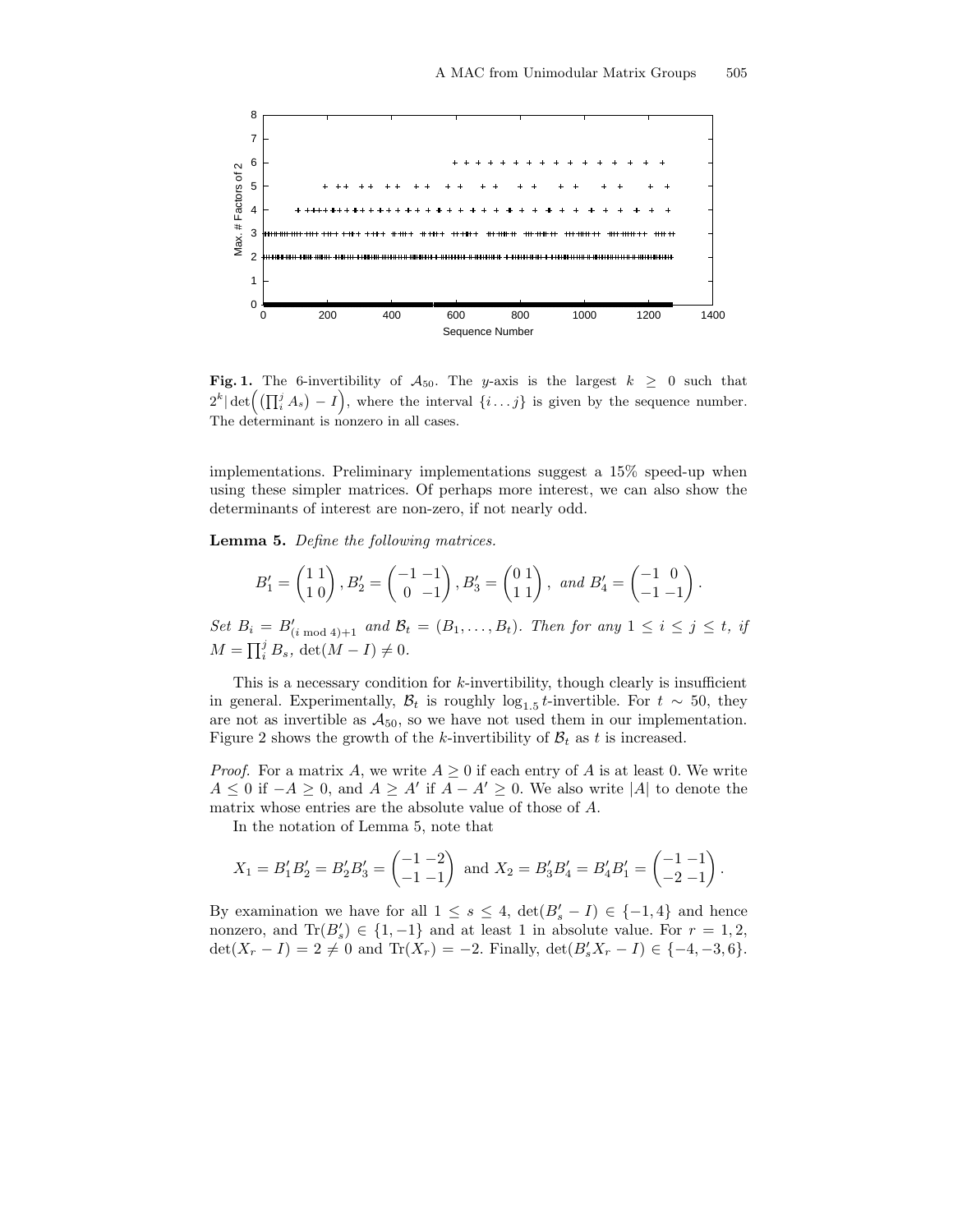

**Fig. 2.** The k-invertibility of  $\mathcal{B}_t$  (solid line) plotted against  $\log_{1.5} t$  (dashed line). Here the y-axis is the largest k such that  $2^k | \det \left( (\prod_i^j B_s) - I \right)$ , for all  $1 \le i \le j \le t$ , for the specified  $t$ .

Hence we can proceed by induction, and assume  $j - i > 2$ . Set  $M' = \prod_{s=i}^{j-2} B_s$ and fix r so that  $M = M'X_r$ , and by induction we can assume that  $|\text{Tr}(M')| \geq 2$ 

Since  $\det(M) = \pm 1$ ,  $\det(M - I) = \det(M) + 1 - \text{Tr}(M)$ , and  $\det(M) + 1 =$ 0 or 2, it will be enough to show that  $|\text{Tr}(M)| > 2$ . Note that  $M \geq 0$  or  $M \leq 0$ , for  $B_s = \pm 1 \cdot |B_s|$ , so that  $M = \pm 1 \cdot \prod_i^j |B_s|$ , and  $\prod |B_s| \geq 0$ . As  $M' \geq 0$ or  $M' \leq 0$ , using the same argument as for M, by examining  $X_r$  we see that  $|M| \geq |M'|$ .

One can label the off-diagonal elements of  $M'$  by x and y, so that

$$
Tr(M) = Tr(M'X_r) = -(|Tr(M')| + 2|x| + |y|),
$$

if necessary by exchanging x and y. In a similar way as showing  $|M| \geq |M'|$ , one can show  $|M'| > 0$ , so thus  $|\text{Tr}(M)| \ge |\text{Tr}(M')| + 1 \ge 3$ , using the inductive assumption on M'. Hence  $\det(M - I) \neq 0$ , as required.

## 5 Preliminary Implementation

Our hash design is mindful of operating constraints of modern processors. In particular it admits parallelization which is useful now that SIMD operations are standard on most computers. For example, the MMX instruction set standard on Intel Pentium II and later processors can operate simultaneously on 32-bit words with a throughput of 2 per cycle.

We mention some caveats. As written above, our test version is not optimized and availability of extra registers and parallelism in imminent machines must be taken in to account. The comparison numbers are to be taken as indicative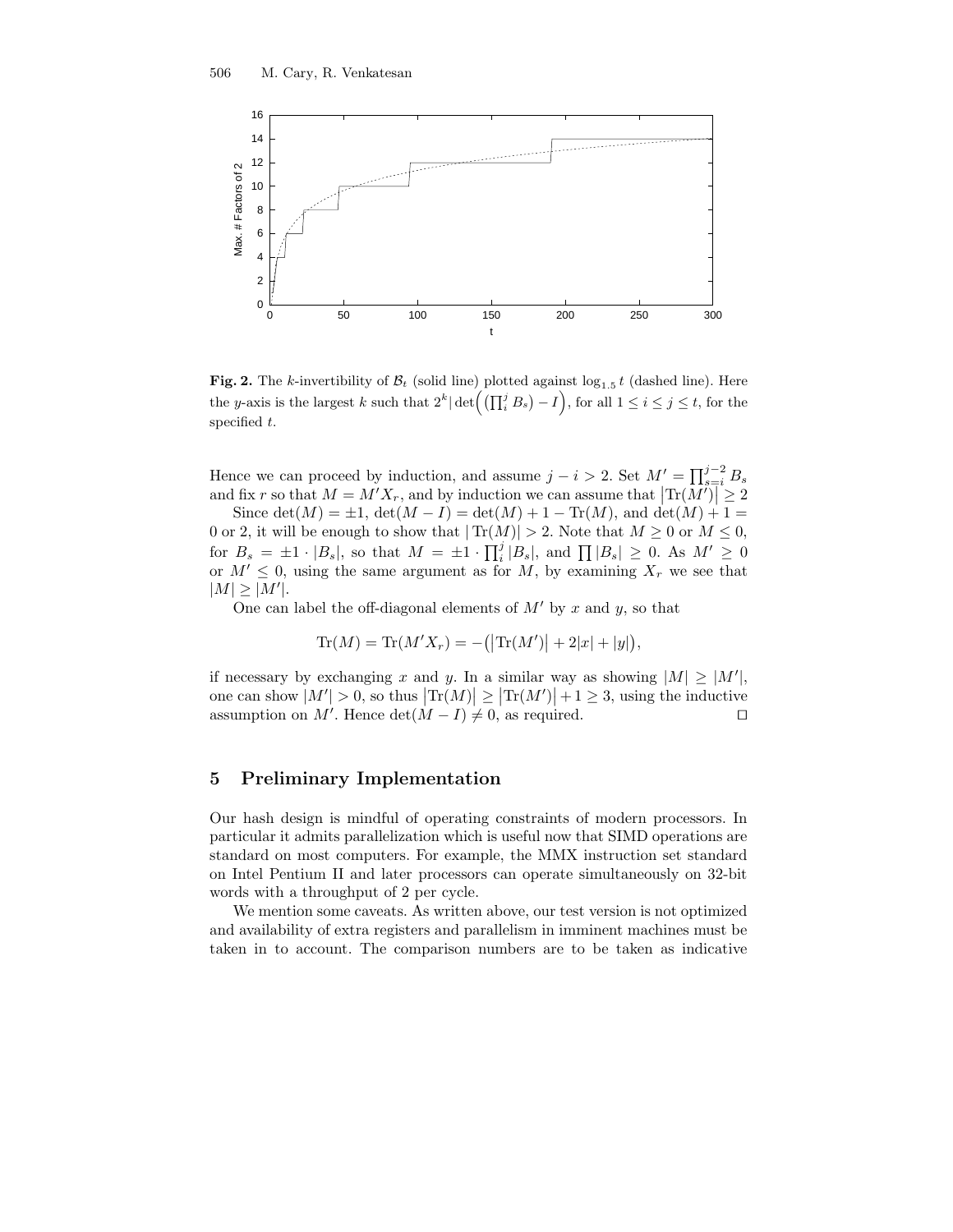| Algorithm          | Security | Peak Rate     | Key Size               |
|--------------------|----------|---------------|------------------------|
|                    | (Bits)   | (cycles/byte) | (8 Kbyte Message)      |
| Ours (two streams) | 108      | 3.7           | 13.6 Kbits             |
| Ours (one stream)  | 54       | 2.0           | 6.8 Kbits              |
| <b>UMAC</b>        | 60       | 0.98          | 8 Kbits                |
| $SHA-1$            | 80       | 12.6          | $512 \; \mathrm{bits}$ |

Data for other algorithms taken from  $[BHK^+99, BHK^+00]$ .

#### Fig. 3. mac Comparisons

of the parameters chosen in the test, and the results may depend on it. The comparison of key size generation was not closely looked at since this would mean re-coding and testing other algorithms with different parameters. The numbers presented on key sizes here may offer a different picture than what one would get if aggressive optimizations were made.

For brevity, we say that a hash or mac has s bits of security if the collision probability (over the choice of keys) on two distinct fixed messages is  $\leq 2^{-s}$ . Using  $A_{50}$ , by Lemma 3 each hash gives  $2 \cdot 32 - 4 - 6 = 54$  bits of security, using 30 32-bit words of key per mac per stream, plus the key for the inter block chaining. As two macs are computed, the total security is 108 bits. Using MMX instructions on a 1.06 GHz Celeron, this mac was computed at a peak rate of 3.7 cycles per byte. We have not implemented an optimized SSE2 algorithm to determine if the extended instruction set would benefit our algorithm. We also implemented the hash using a single stream, which gives 54 bits of security. This achieved a peak rate of 2.0 cycles per byte.

Our algorithm is also competitive with umac on the length of the generated key. To maintain the security bounds of Lemma 3, each inter-block hash needs four 32-bit words of key per hash stream. Each of our blocks then requires 50 · 2 32-bit words of key. Thus, for an 8 Kbyte message, 42 inter-block hashes are required, for 5376 bits of key per hash stream. The total for an 8 Kbyte message and two hash streams is 13.6 Kbits of key. This compares with the current umac implementation  $[BHK<sup>+</sup>00]$  which requires 8 Kbits of generated key to hash a message of any length to 60 bits of security.

We summarize this information with context from other algorithms in Figure 3.

## 6 Future Work

 $k$ -INVERTIBLE MATRICES: The proof  $k$ -invertibility of our matrix sequences is computational and analytical proofs are desirable. It is not necessary for such sequences to be periodic, as ours are. More complex families may improve the speed and the security of our hash. For example, we have found a periodic sequence of  $4 \times 4$  matrices of length 80 which is 4-invertible. The larger matrices can be used to consume twice as much input per iteration, and the longer sequence length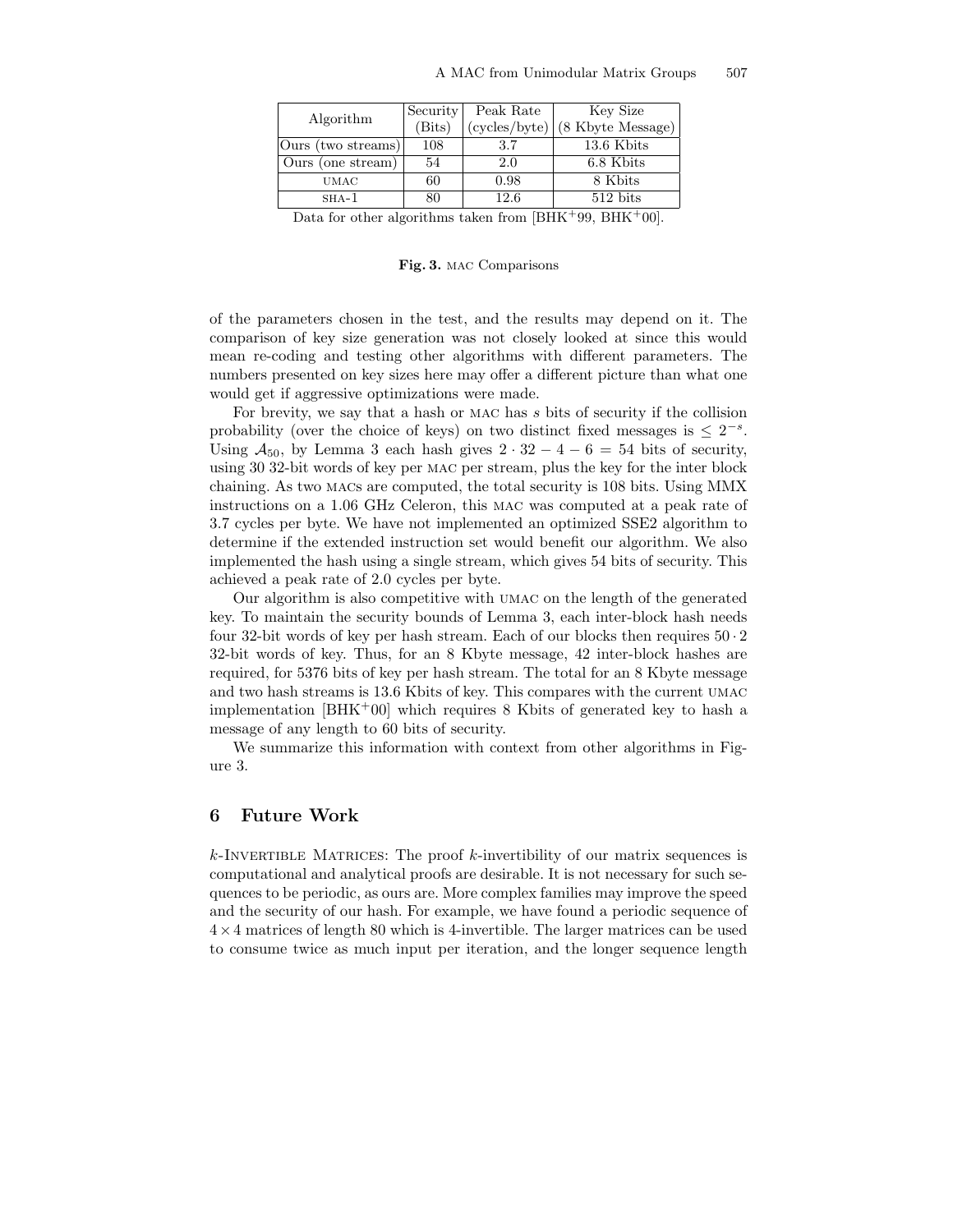means the inter-block chaining is less frequent, improving efficiency. Preliminary implementations show this is 17% faster than the matrices of Lemma 4, and 2% faster than the matrices of Lemma 5, while providing more security than the other sequences.

Other Hardware Platforms: Both our construction and umac benefit from the media processing instructions found on Pentium CPUs. Other platforms, such as those of AMD, or Intel's Itanium CPU, have different advantages, including larger register files. These details may change the relative performance between our mac and umac, as well as motivate new directions in mac design.

Combined MAC and Encryption: Since our operations are invertible, we may try to combine authentication and encryption with stream ciphers. The idea is rather simple: use the final hash value to define a key for a stream cipher to generate a one-time pad. Instead of encrypting the input sequence  $x_i$ , one encrypts  $y_i = a_i x_i + b_i$ , where  $a_i$  and  $b_i$  are random key words (the first quantity is the lower half of a  $v_i$  in a step of our MAC). As before we further need to encrypt the hash value. One needs to exercise caution here: if the addition with  $b_i$  were omitted, one could still observe correlations. This would be the case if the inputs  $x_i$  end in many zeroes and RC4 is used. It would be interesting to see if such minor known or future correlations in RC4 [Gol97, Mir02, MT98] can be masked.

KEY SIZE REDUCTION: The inter-block chaining seems to contain some slack in the use of key. Almost twice as much key is used in inter-block hashing as is used for the blocks. Key reuse techniques such as a Toplitz shift (see  $[BHK^+99]$ ) may be able to address this problem. The use of a single pairwise independent hash may be sufficient, but our proof of that is incomplete.

## References

- [ALW01] Noga Alon, Alexander Lubotzky, and Avi Wigderson. Semi-direct product in groups and Zig-zag product in graphs: Connections and applications. In FOCS 2001, pages 630–637. IEEE, 2001.
- [BCK96] Mihir Bellare, Ran Canetti, and Hugo Krawczyk. Keying hash functions for message authentication. Lecture Notes in Computer Science, 1109, 1996.
- [Ber] D. Bernstein. Floating-point arithmetic and message authentication. draft available as http://cr.yp.to/papers/hash127.dvi.
- [BHK<sup>+</sup>99] J. Black, S. Halevi, H. Krawczyk, T. Krovetz, and P. Rogaway. UMAC: Fast and secure message authentication. Lecture Notes in Computer Science, 1666:216–233, 1999.
- [BHK<sup>+</sup>00] J. Black, S. Halevi, H. Krawczyk, T. Krovetz, and P. Rogaway. UMAC home page, 2000. URL: http://www.cs.ucdavis.edu/~rogaway/umac.
- [BKR00] Mihir Bellare, Joe Kilian, and Phillip Rogaway. The security of the cipher block chaining message authentication code. Journal of Computer and System Sciences, 61(3):362–399, 2000.
- [CW81] Carter and Wegman. New hash functions and their use in authentication and set equality. Journal of Computer and System Sciences, 22(3):265–279, 1981.